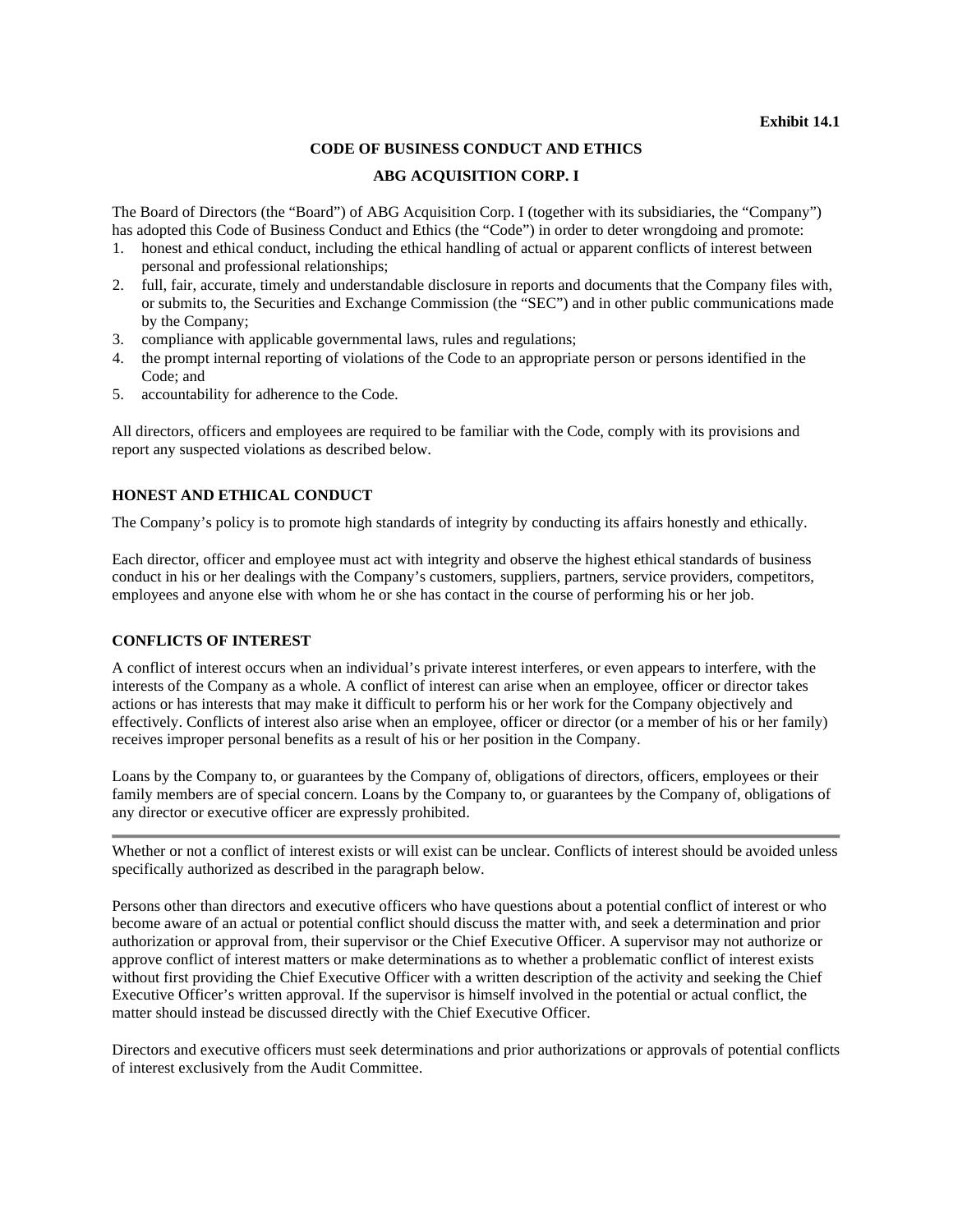Directors must also disclose any potential conflicts of interest to the Board or Board committee prior to any Board or Board committee vote in accordance with the Company's articles of association.

### **CORPORATE OPPORTUNITIES**

All directors, officers and employees owe a duty to the Company to advance its interests when the opportunity to do so arises. Directors, officers and employees are prohibited from taking for themselves personally opportunities that are discovered through the use of Company property, information or position. Directors, officers and employees may not use Company property, information or position for personal gain. In addition, no director, officer or employee may compete with the Company.

### **CONFIDENTIALITY**

Directors, officers and employees should maintain the confidentiality of information entrusted to them by the Company or by its customers, except when disclosure is authorized or legally mandated. Confidential information includes all non-public information that might be of use to the Company's competitors, or harmful to the Company or its customers if disclosed.

# **FAIR DEALING**

Each director, officer and employee should endeavor to deal fairly with the Company's customers, suppliers, competitors and employees. No director, officer or employee should take unfair advantage of anyone through manipulation, concealment, abuse or privileged information, misrepresentation of facts or any other unfair dealing practice.

2

#### **PROTECTION AND PROPER USE OF COMPANY ASSETS**

All directors, officers and employees should protect the Company's assets and ensure their efficient use. Theft, carelessness and waste have a direct impact on the Company's profitability and are prohibited.

All Company assets should be used only for legitimate business purposes. Any suspected incident of fraud or theft should be reported for investigation immediately.

The obligation to protect Company assets includes the Company's proprietary information. Proprietary information includes intellectual property such as trade secrets, patents, trademarks, and copyrights, as well as business and marketing plans, engineering and manufacturing ideas, designs, databases, records and any non-public financial data or reports. Unauthorized use or distribution of this information is prohibited and could also be illegal and result in civil or criminal penalties.

#### **COMPLIANCE**

Directors, officers and employees should comply, both in letter and spirit, with all applicable laws, rules and regulations in the cities, states and countries in which the Company operates.

Although not all directors, officers and employees are expected to know the details of all applicable laws, rules and regulations, it is important to know enough to determine when to seek advice from appropriate personnel. Questions about compliance should be addressed to the Chief Executive Officer.

Insider trading is unethical and illegal.

#### **DISCLOSURE**

The Company's periodic reports and other documents filed with the SEC, including all financial statements and other financial information, must comply with applicable federal securities laws and SEC rules.